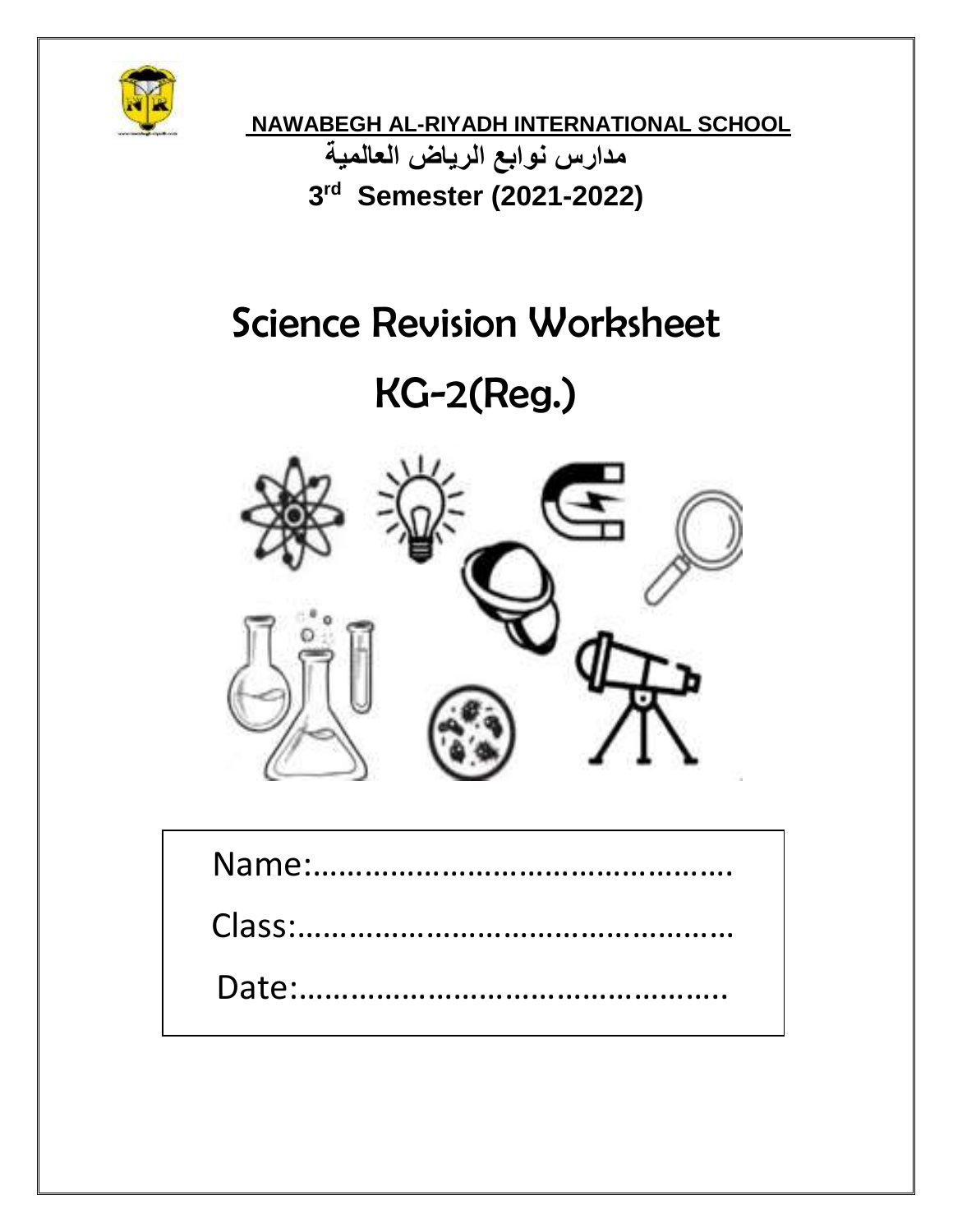**Q1:Color water animals.**



**Q2:Match the animals with correct body Covering.**

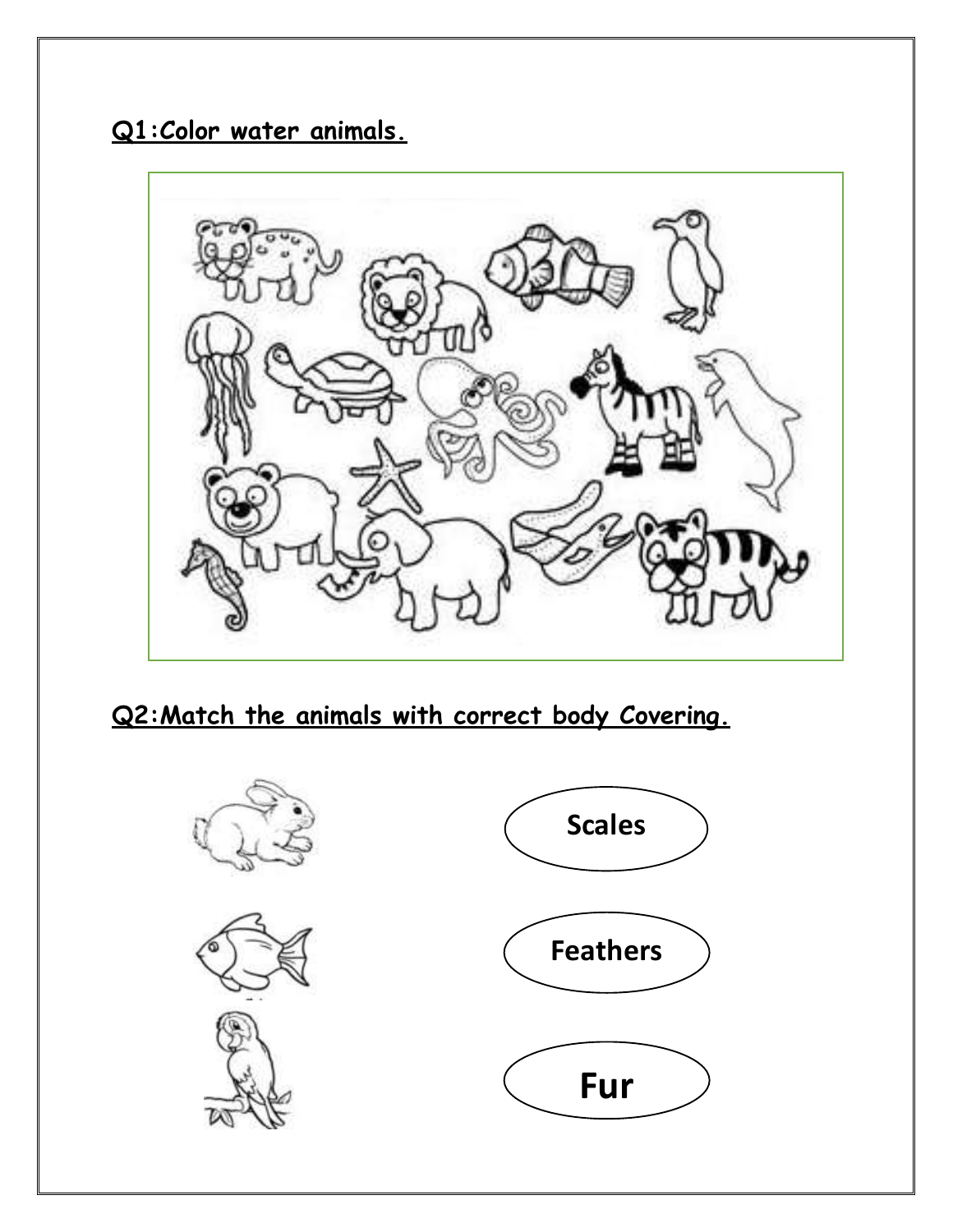## **Q3:Match the animlas to their names.**

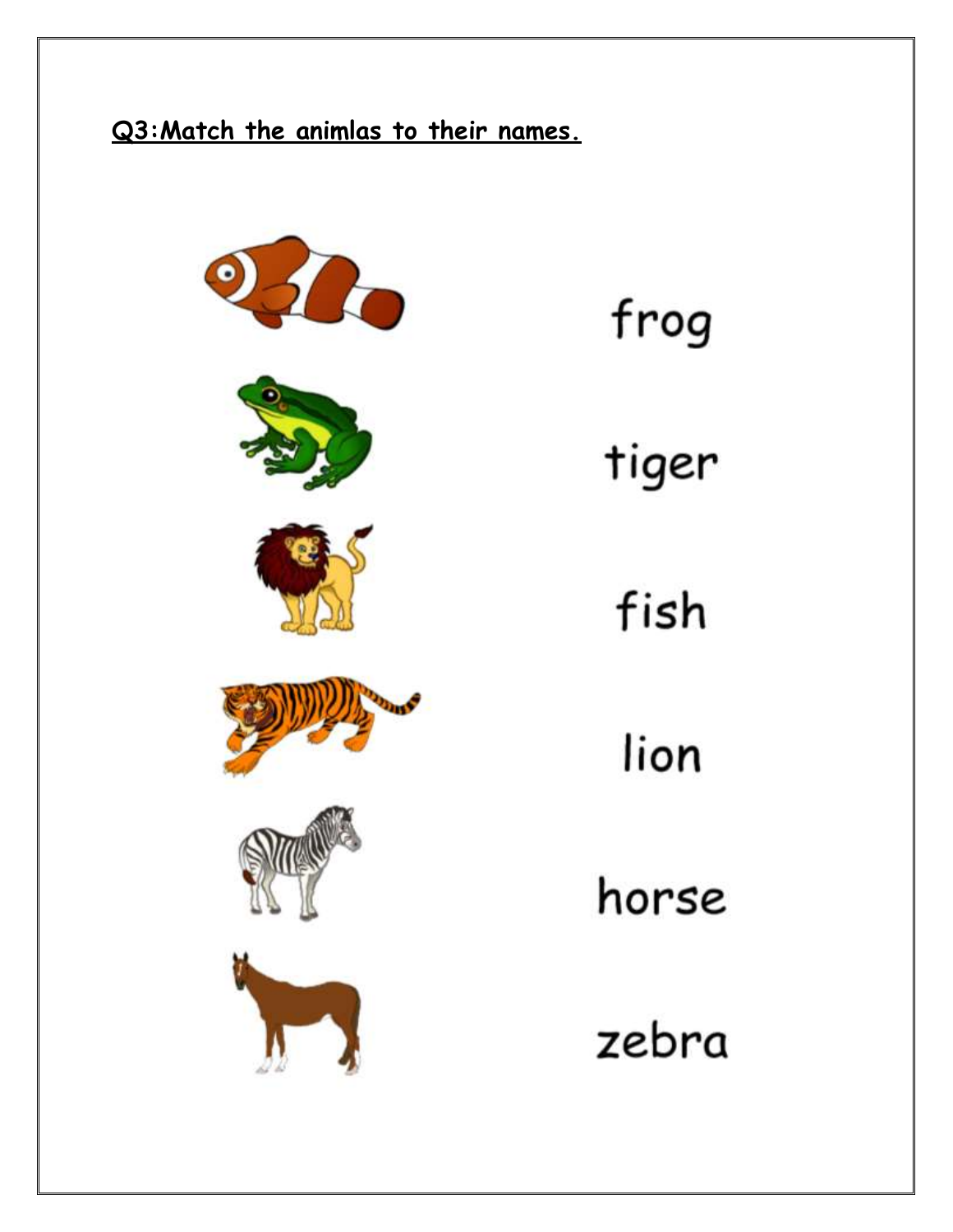### **Q4: Read and match the body parts.**



### **Q5: Label the body parts.**

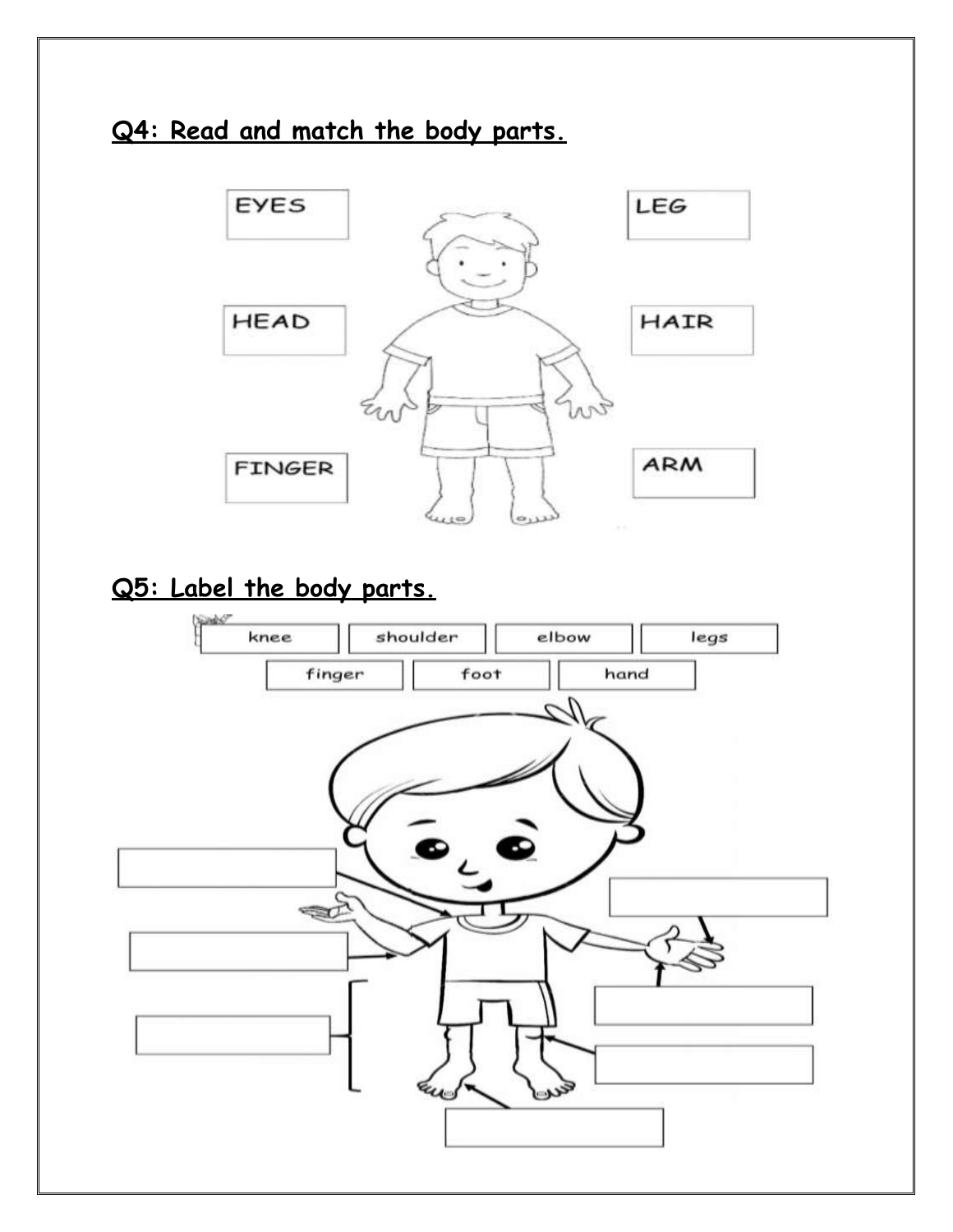

## **Q7.Write Day or Night below each picture:**

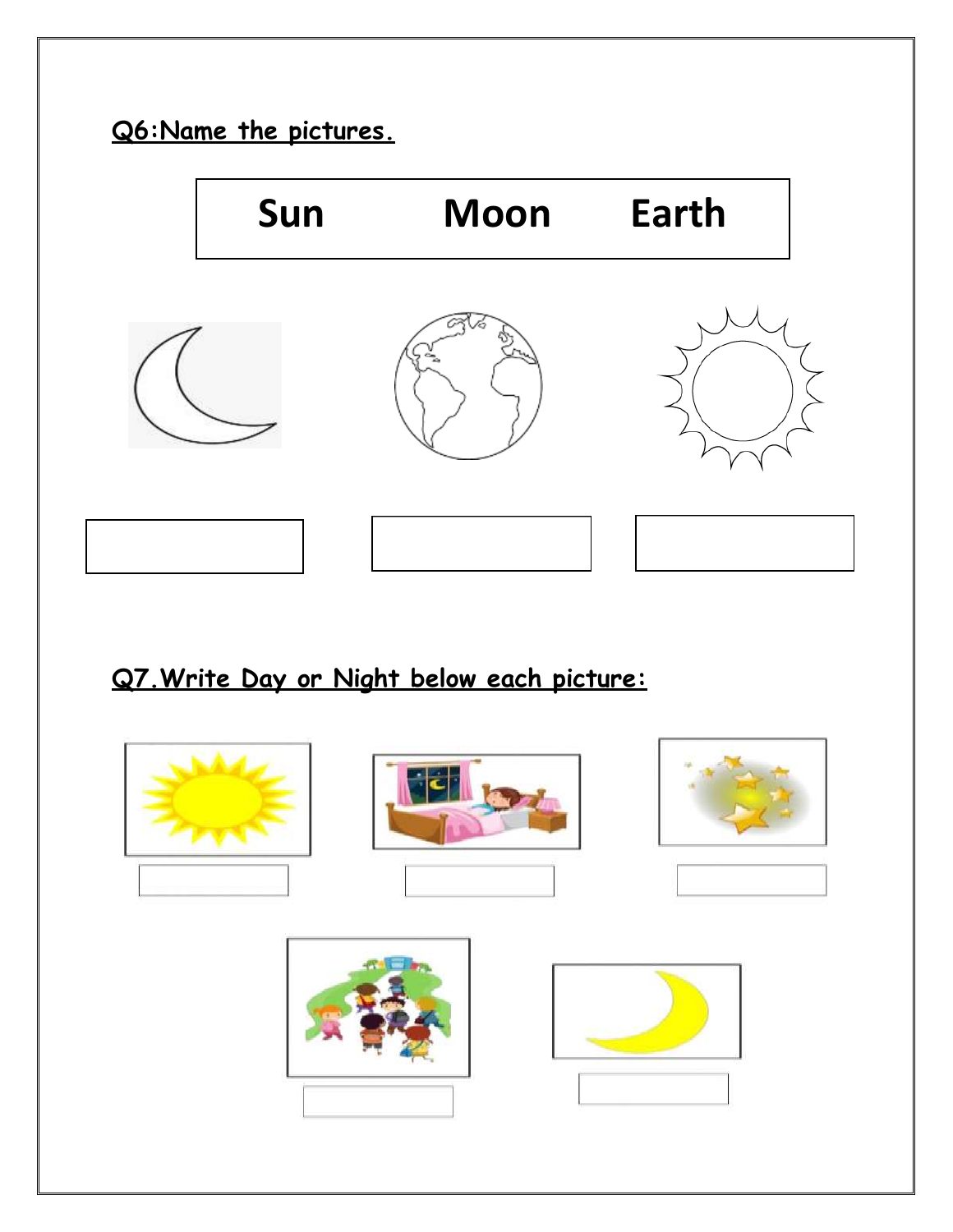## **Q8:Name the seasons.**



#### **Q9.Name the weather:**

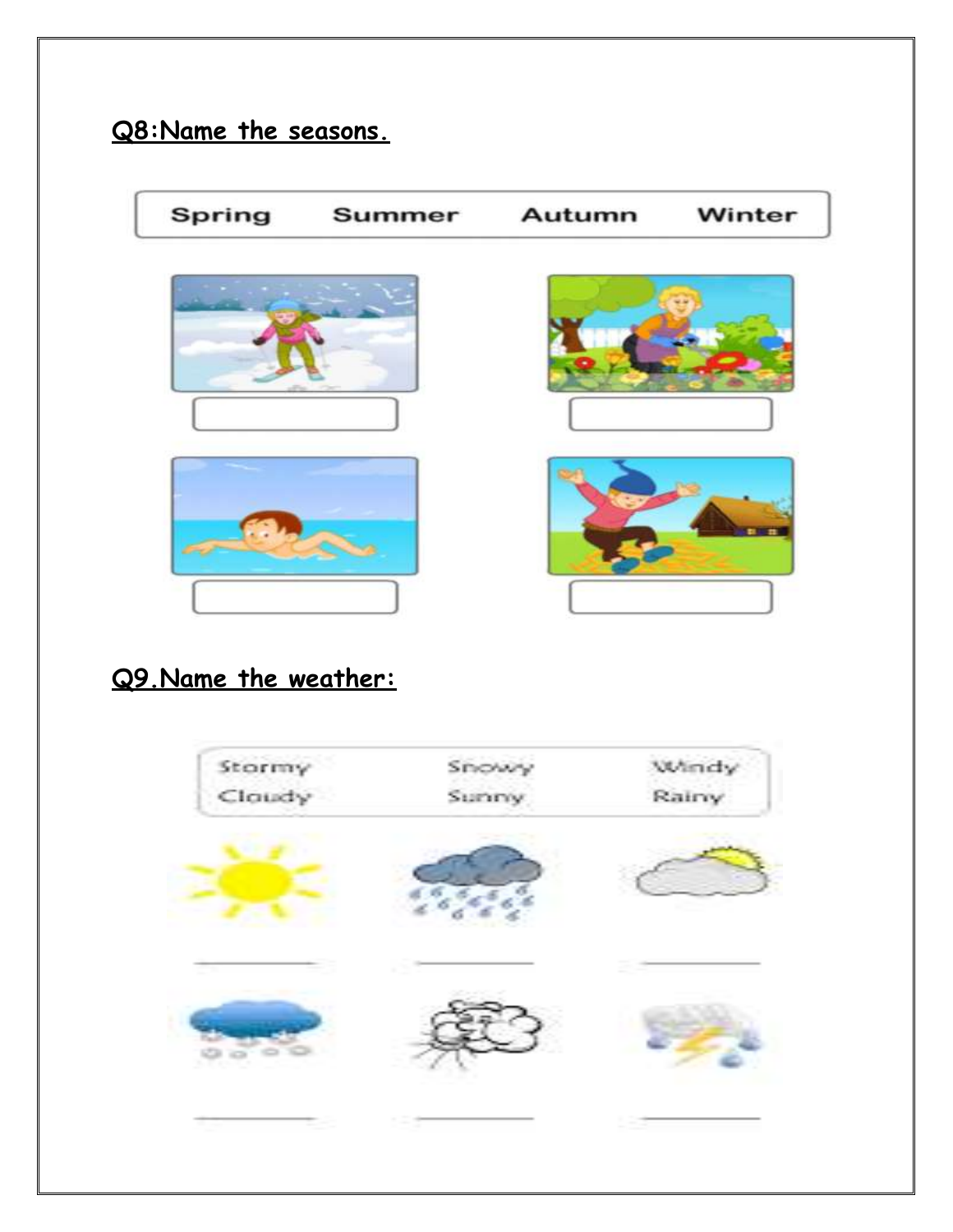**Q10.Match the weather to the words.**





#### **Q11:Draw the following weather.**